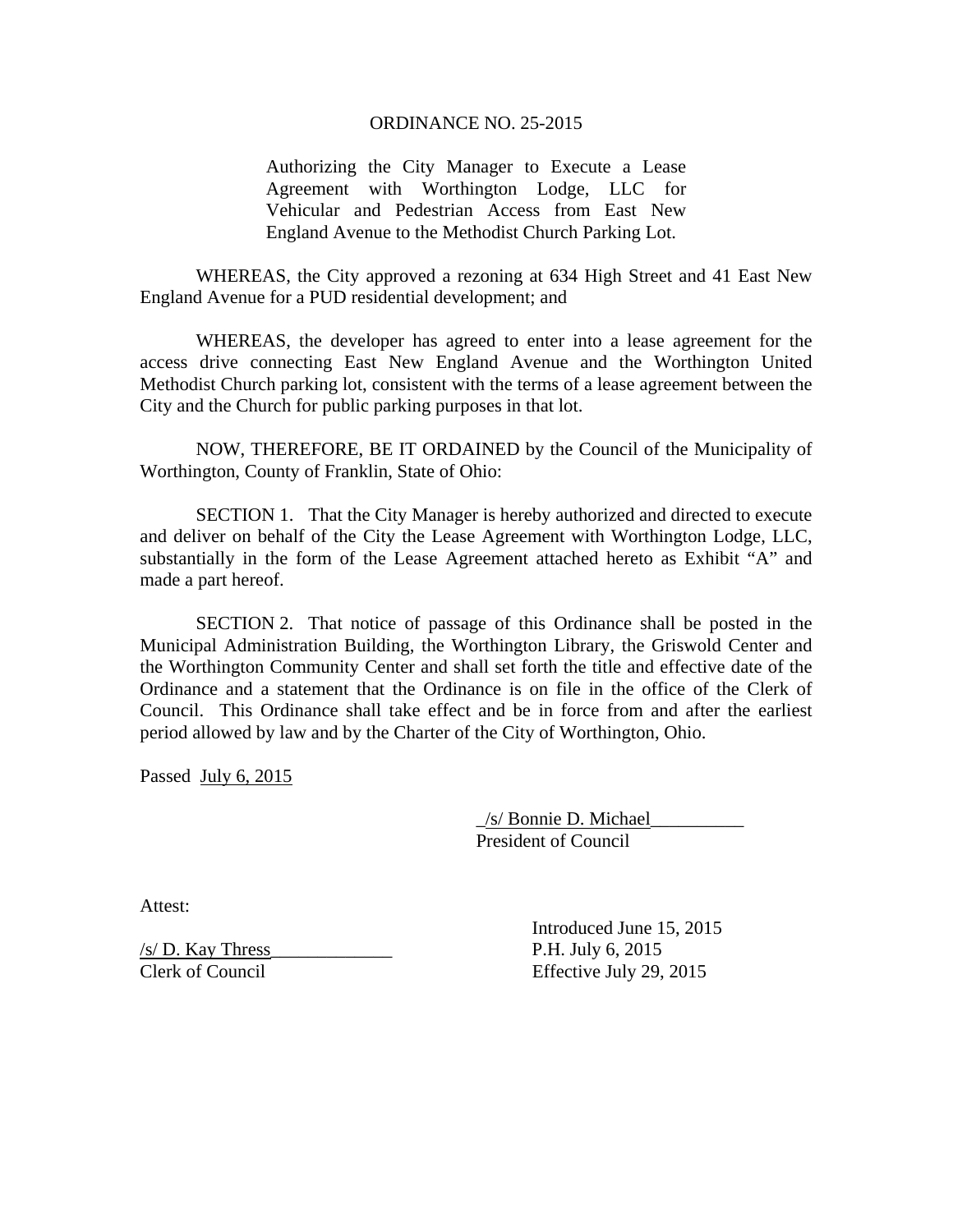## **LEASE AGREEMENT**

This Lease Agreement (the "Agreement") is made and entered into this day of . 2015 by and between WORTHINGTON LODGE, LLC, an Ohio limited liability company ("Worthington Lodge"), with offices at 45 N.  $4<sup>th</sup>$  Street, Ste. 200, Columbus, Ohio 43215, and the CITY OF WORTHINGTON, OHIO, an Ohio municipal corporation (the "City"), with offices at 6550 N. High Street, Worthington, Ohio 43085.

## Background Information

A. Worthington Lodge is the owner of a parcel of real property located within the City, which is described on Exhibit "A" attached hereto and made a part hereof, which parcel Worthington Lodge intends to develop or cause to be developed with residential housing (the "Development Parcel").

B. A portion of the Development Parcel abuts East New England Avenue and currently serves as a private access drive from East New England Avenue to a parking lot owned by the Worthington United Methodist Church ("WUMC").

C. The City has entered into a lease agreement with WUMC for the use of WUMC's parking lot for public parking purposes to serve the businesses located in the Old Worthington business district (the "WUMC Lease").

D. In conjunction with its development, Worthington Lodge has agreed to enter into this Agreement to provide public vehicular access from East New England Avenue to the WUMC parking lot over and through the Development Parcel and substantially consistent with the existing access drive (the "Access Drive"), and pedestrian access along an adjacent sidewalk (described more fully herein) (the "Sidewalk"), as an extension of the City's use of the WUMC parking lot pursuant to the WUMC Lease.

E. In exchange for this lease by Worthington Lodge, the City agrees to provide maintenance of the Access Drive and appurtenances thereto in accordance with the terms and conditions of this Agreement.

## Statement of Agreement

NOW, THEREFORE, in consideration of the foregoing, the mutual covenants and agreements contained herein, and other good and valuable consideration, the receipt and sufficiency of which are hereby acknowledged, the parties hereto agree as follows with the intent of being legally bound.

§1. Grant of Lease. Worthington Lodge hereby leases to the City the non-exclusive right to the Access Drive and Sidewalk (collectively the "Leased Land", which is more particularly described on Exhibit B) for the purpose of public ingress, egress and access to and from the public roadway known as East New England Avenue and the parking lot owned by WUMC immediately to the south, subject to the terms set forth herein. City agrees that no part of the Leased Land will be used for parking, or obstruct access to East New England Avenue, the Development Parcel or the WUMC parking lot.

§2. Construction of the Access Drive and Related Improvements. Consistent with zoning approval, Worthington Lodge shall resurface the Access Drive with a width of 19 feet, from East New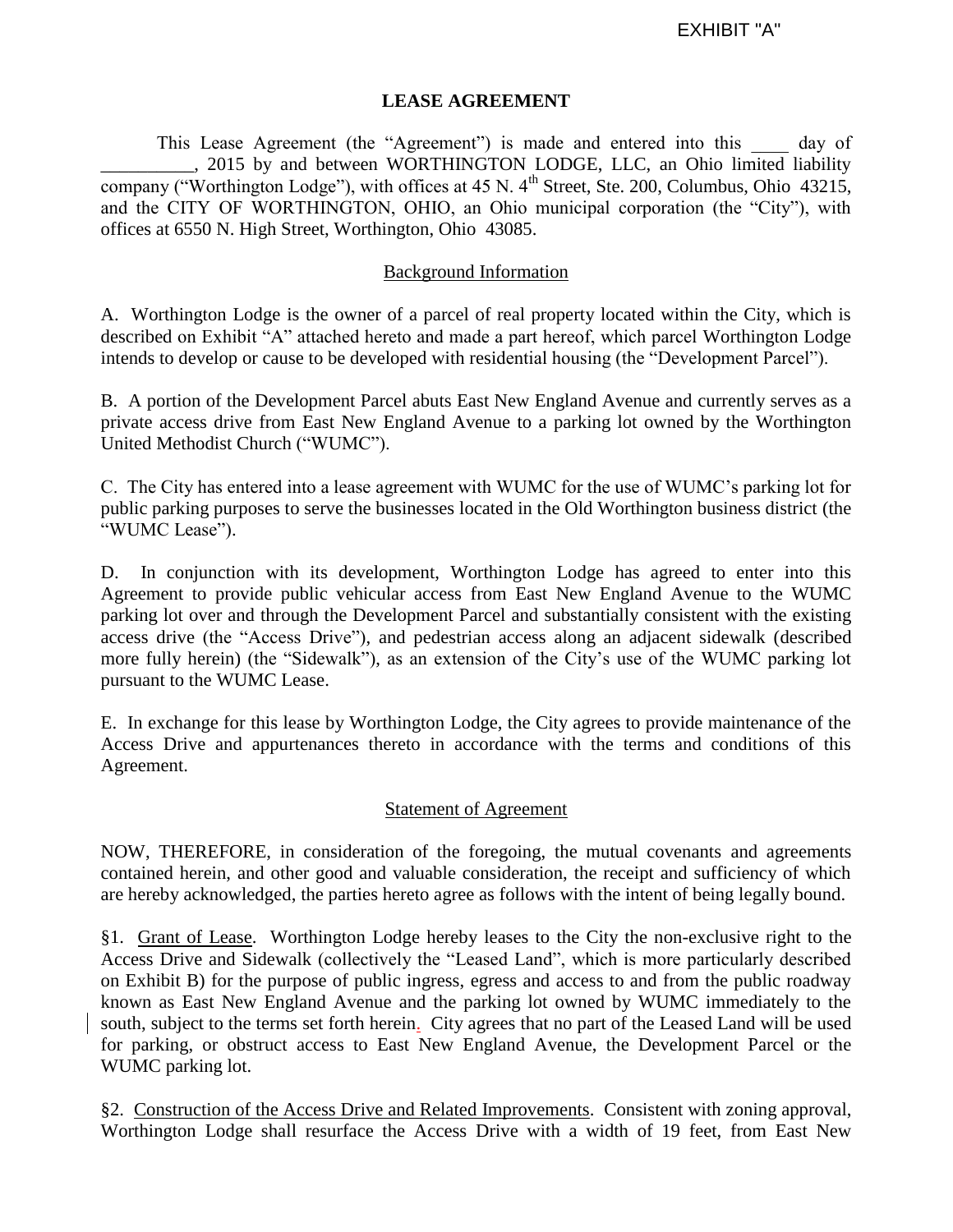England Avenue south to the point where Worthington Lodge's property abuts the WUMC property, in general conformance with the standard requirements of the City's building code. Also consistent with zoning approval, Worthington Lodge shall construct the Sidewalk 5 feet in width on the west side of the Access Drive with sidewalk lighting, in general conformance with the standard requirements of the City's building code. The total longitudinal width of the Leased Land shall be 25 feet.

§3. Use of the Access Drive and Sidewalk. The general public shall have the right to use the Access Drive for vehicular ingress, egress and access to and from the WUMC parking lot for public parking purposes, and to use the Sidewalk for pedestrian purposes to and from East New England Avenue and the WUMC parking lot. Worthington Lodge shall retain all rights of private property limited only by the terms of this Agreement.

§4. Maintenance. Upon completion of the construction of the Access Drive and the Sidewalk (including the Sidewalk lighting) the City shall be responsible for operation, maintenance and repair of the Access Drive, Sidewalk and any associated lighting, unless otherwise covered by the builder's warranty. The City shall not be responsible for snow and ice removal on the Sidewalk. Electricity costs for the Sidewalk lighting shall be the responsibility of the City. Maintenance of the Access Drive under this Agreement shall include sealing and striping and repairing potholes on a regular basis, consistent with the manner in which the City provides those maintenance services to its own parking facilities. To the extent necessary, as determined by the City Engineer, and for so long as the City maintains a lease agreement with WUMC for public parking purposes, maintenance of the Access Drive shall coincide with maintenance activities on the WUMC property. As part of Worthington Lodge's contribution to the maintenance of the Access Drive, Worthington Lodge shall pay to the City an annual amount of \$130, with the first payment due and owing by December 31 of the year in which the Access Drive and Sidewalk construction is completed. Under the terms of the WUMC Lease and subject to City Council appropriations, the City shall resurface the WUMC parking lot once prior to March 2017; however, it is the expectation that the Access Drive will not require a resurfacing during that time period.

§5. Term of Lease. It is the intention of the Parties to this Agreement that for such time as the City is under lease with WUMC for public parking in the WUMC parking lot, the City will have the right to use the Leased Land under mutually agreeable terms. Notwithstanding the foregoing, this Agreement shall remain in full force and effect under the terms and conditions stated herein, beginning with the date inscribed above, and shall end co-terminously with the WUMC Lease currently in effect as stipulated in Exhibit "C".

The City shall notify Worthington Lodge of the terms and conditions of any renewal or extension of the WUMC Lease, or expiration thereof as the case may be. In the event of a renewal of the WUMC Lease, the City shall have the option to renew this Agreement on terms and conditions substantially consistent with this Agreement, with such other changes by written amendment signed by both parties. In the event of the termination of the WUMC Lease, all maintenance obligations of the City (including electricity costs) and payment obligations of Worthington Lodge under §4 hereof shall terminate, effective co-terminously with the WUMC Lease.

§6. Insurance. Each party to this Agreement shall maintain in full force and effect during the term of this Agreement a policy of general liability insurance for any loss, personal injury, damage or costs that may arise from the use of, in or on the Access Drive and Sidewalk. Each party shall be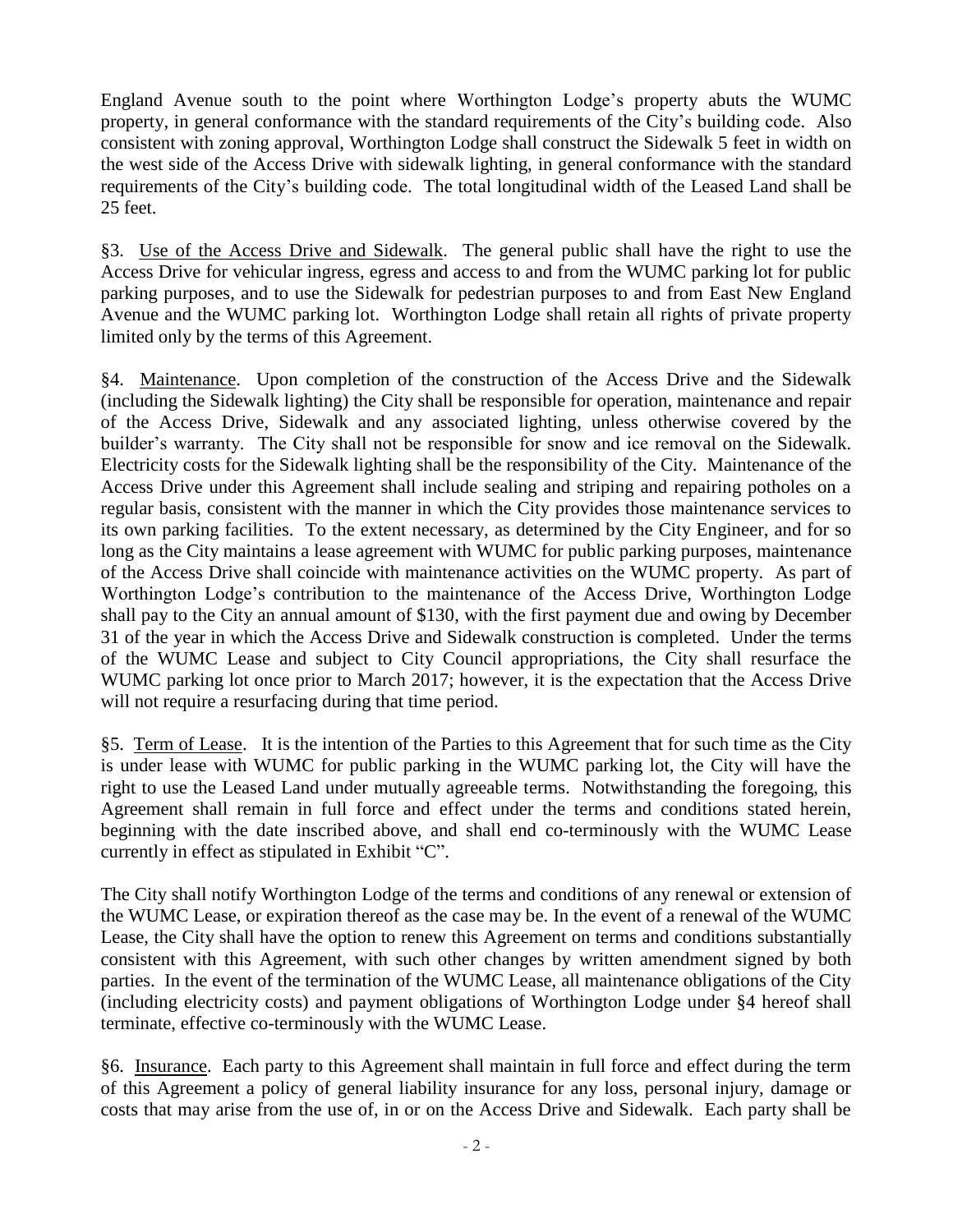responsible for its own costs and expenses that may rise as a result of such party's failure to comply with its obligations under this Agreement.

§7. Assignment. This Agreement may not be assigned without the prior written consent of the other party, which consent shall not be unreasonably withheld.

§8. Notices. Any notice required to be given under this Agreement shall be given in writing and shall be deemed given when delivered personally, delivered electronically (with receipt of confirmation), or mailed first call, postage prepaid, addressed to the party to whom the notice is to be given at the address first set forth above.

§9. Entire Agreement. This document (with its exhibits) contains the entire agreement between the parties and supersedes any prior discussions, representations, understandings or agreements between them respecting the subject matter. No changes, alterations, modifications, additions or qualifications to this agreement shall be made or be binding unless made in writing and signed by each of the parties.

§10. Successors. All provisions of this Agreement shall be binding upon, inure to the benefit of and be enforceable by and against the respective personal representatives, successors and assigns of each party to this agreement. This agreement may not be assigned without the prior written consent of the other party, which consent shall not be unreasonably withheld.

§11. Memorandum of Lease. This Agreement shall not be recorded; however, at the request of either party, the other party shall execute, and deliver a memorandum of this Agreement pursuant to §5301.251 of the Ohio Revised Code, for purposes of giving public notice of the rights and obligations of the parties hereunder.

In witness whereof, the parties hereto have caused this Lease to be executed by the duly authorized representatives as of the day and year first written above.

| <b>CITY OF WORTHINGTON</b> |  |
|----------------------------|--|
|----------------------------|--|

WORTHINGTON LODGE, LLC

City Manager

\_\_\_\_\_\_\_\_\_\_\_\_\_\_\_\_\_\_\_\_\_\_\_\_\_\_\_\_

 $\n \ \, \mathrm{By} \underline{\hspace{1.5cm}}$ 

Matthew H. Greeson Kevin M. Showe, its Manager

Approved as to form:

Pamela A. Fox Director of Law

[Acknowledgements contained on the following page.]